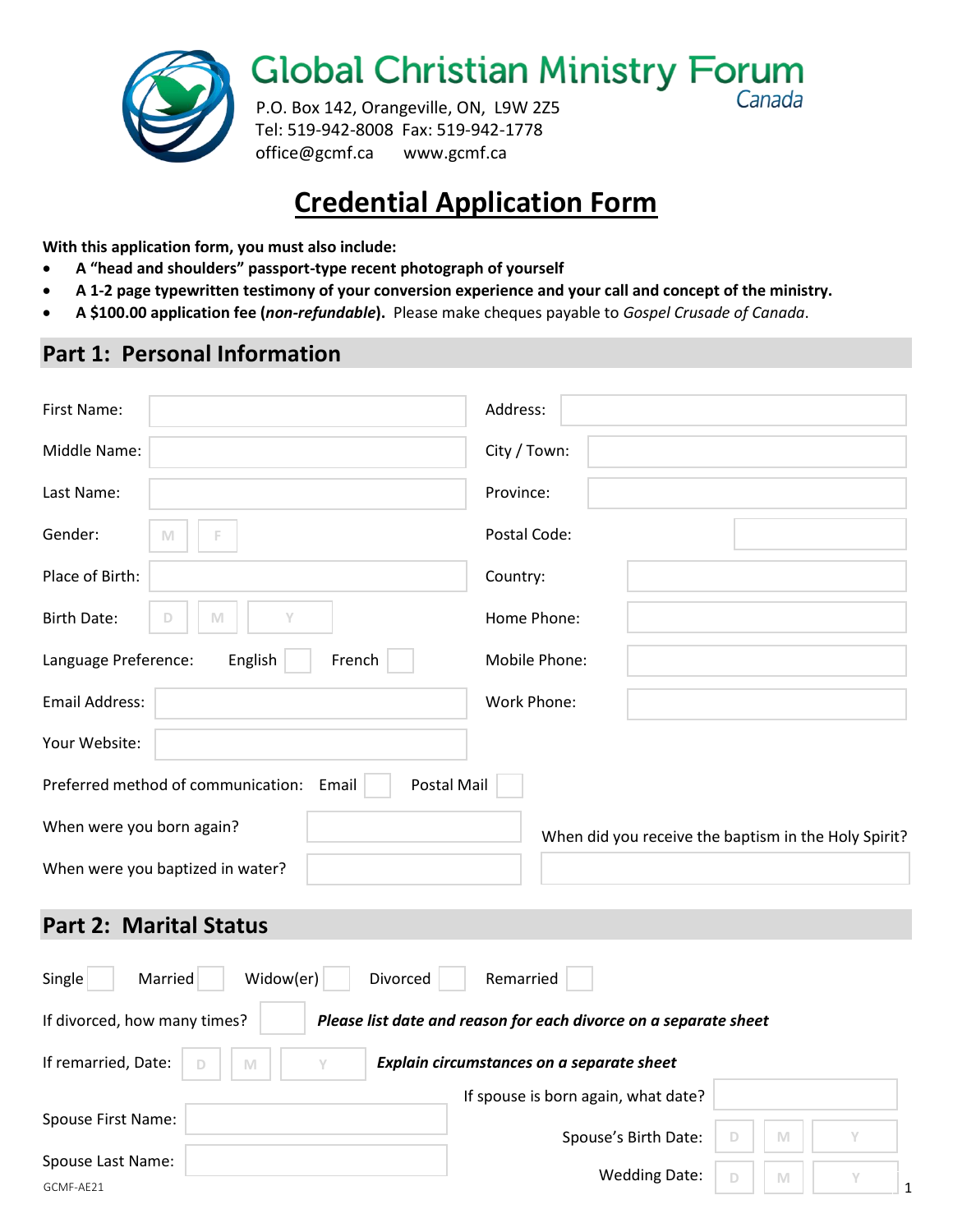| Are you and your spouse in unity regarding your ministry? Yes        | No                                     |
|----------------------------------------------------------------------|----------------------------------------|
| Comments:                                                            |                                        |
| Names and ages of children under 18:                                 |                                        |
| <b>Part 3: Education</b>                                             |                                        |
| High School Diploma:<br>Yes<br>No                                    | What is your post-secondary education? |
| Post-Secondary Diploma:<br>Yes<br>No                                 |                                        |
| <b>Part 4: Credentials</b>                                           |                                        |
| I am applying for: Christian Worker<br><b>Licensed Minister</b><br>1 | <b>Ordained Minister</b><br>3<br>2     |
| What is your denominational background?                              |                                        |
| Have you ever been licensed? Yes<br>No                               | Have you ever been ordained? Yes<br>No |
| When?                                                                | When?                                  |
| By Whom?                                                             | By Whom?                               |
| Are the above credentials current? Yes<br>No                         |                                        |
| Comments:                                                            |                                        |

## **Part 5: Home Church**

*GCMF believes all members should be affiliated with a local church.* 

| Name of your home church:                             |           |                           |
|-------------------------------------------------------|-----------|---------------------------|
| Church Address:                                       |           |                           |
| City / Town:                                          | Province: | Postal Code:              |
| Phone:<br>Website:                                    |           |                           |
| Denomination / Affiliation:                           |           |                           |
| Your position in this church:                         |           | Number of church members: |
| Name of the Senior Pastor:                            |           |                           |
| May we contact him/her about your application?<br>Yes | No.       |                           |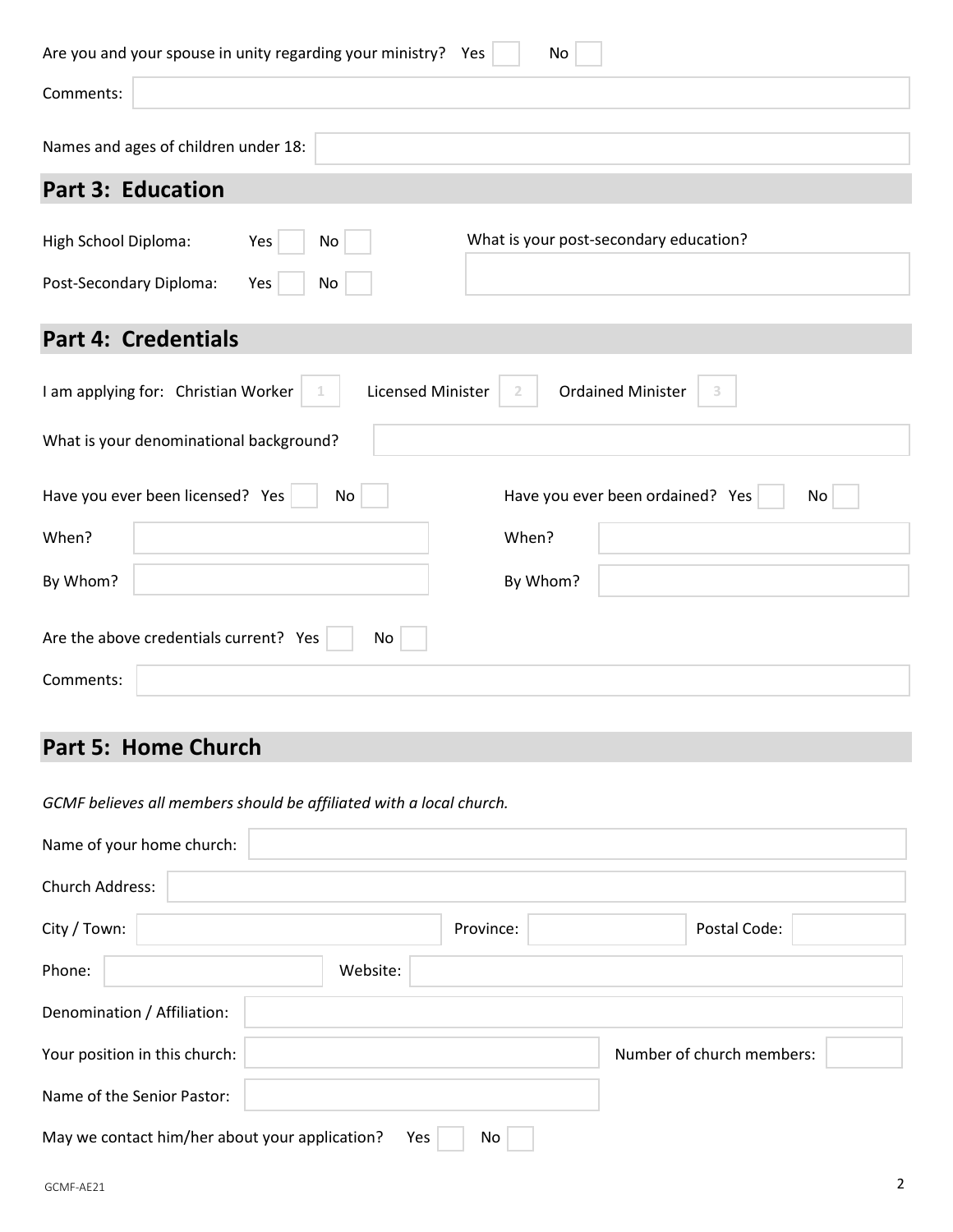| If NO, please state the reasons: |                     |  |
|----------------------------------|---------------------|--|
| Do you tithe? Yes<br>No          | Where do you tithe? |  |

## **Part 6: Ministry and Employment**

Which five-fold ministry office(s) do you predominately operate in? (Apostle, Prophet, Evangelist, Pastor, Teacher)

Describe your ministry:

| How long have you been in this ministry?                      |  |
|---------------------------------------------------------------|--|
| What percentage of your income is derived from your ministry? |  |

| What is your present employment? (please indicate if unemployed) |              |  |
|------------------------------------------------------------------|--------------|--|
| Name of employer:                                                |              |  |
| Place of employment address:                                     |              |  |
| City/Town:                                                       | Phone:       |  |
| Province:                                                        | Postal Code: |  |

### **Part 7: References**

**\*Each of your references must complete a Reference Form, available on the** *Credentialing* **section of our website.**

**Reference 1:** Your senior Pastor, a senior elder if you are the pastor, or another colleague in ministry.

| Name:      | Postal Code:   |
|------------|----------------|
| Address:   | Phone:         |
| City/Town: | Email Address: |
| Province:  |                |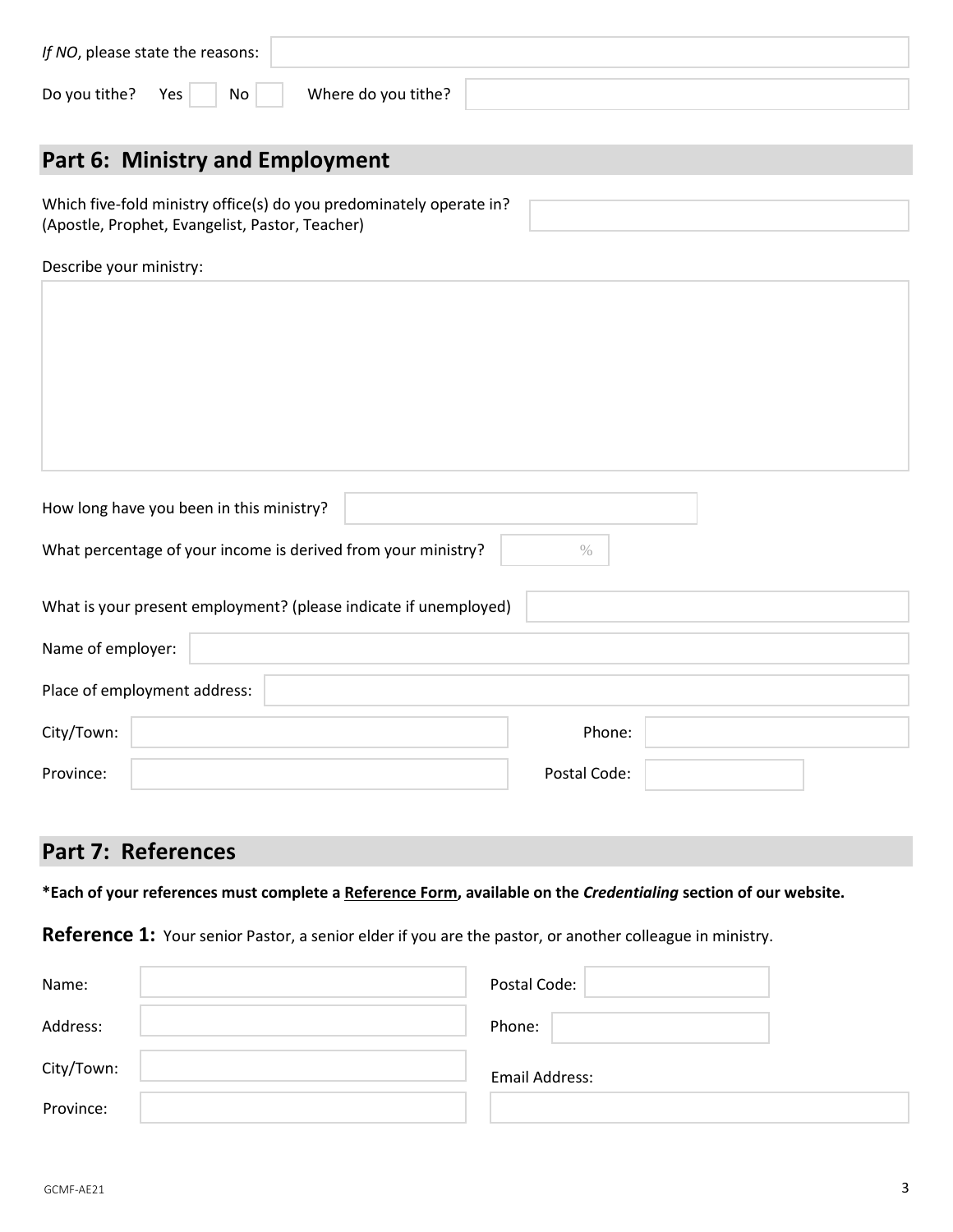**Reference 2:** A current or previous employer or someone who knows your work ethic.

| Name:      | Postal Code:   |
|------------|----------------|
| Address:   | Phone:         |
| City/Town: | Email Address: |
| Province:  |                |

### **Reference 3:** A GCMF member or someone well-known to GCMF personnel.

| Name:      | Postal Code:   |
|------------|----------------|
| Address:   | Phone:         |
| City/Town: | Email Address: |
| Province:  |                |

#### **Reference 4:** Anyone you choose other than your spouse.

| Name:      | Postal Code:         |
|------------|----------------------|
| Address:   | Phone:               |
| City/Town: | Email:               |
| Province:  | Relationship to you: |

### **Part 8: Statement of Faith**

- 1. We believe the Bible to be the inspired and infallible authoritative Word of God.
- 2. We believe there is one God eternally existent in three persons: Father, Son, and Holy Spirit.
- 3. We believe in the virgin birth of Jesus Christ, in His vicarious and atoning sacrifice through His shed blood, in His bodily resurrection, in His ascension, and in His personal return to power and glory upon the earth.
- 4. We believe regeneration and conversion through faith in Jesus Christ is absolutely essential for the salvation of lost and sinful humanity.
- 5. We believe water baptism is not a saving ordinance but is essential in obedience to the Gospel and should be administered by immersion.
- 6. We believe the gospel includes holiness of heart and life, healing of the body, and a definite personal experience with the Holy Spirit whereby the gifts of the Spirit become active in the life of the believer. This work of the Holy Spirit is for men, women, and children.
- 7. We believe in the present and future manifestation of God's kingdom on the earth; in the present authority and ministry of the church, and in the future, under the rule and reign of Jesus Christ.
- 8. We believe in the bodily resurrection of believers at the end time and the judgement of all mankind; the just unto eternal life and the unjust into eternal damnation.
- 9. We believe in the spiritual unity of all believers in our Lord Jesus Christ.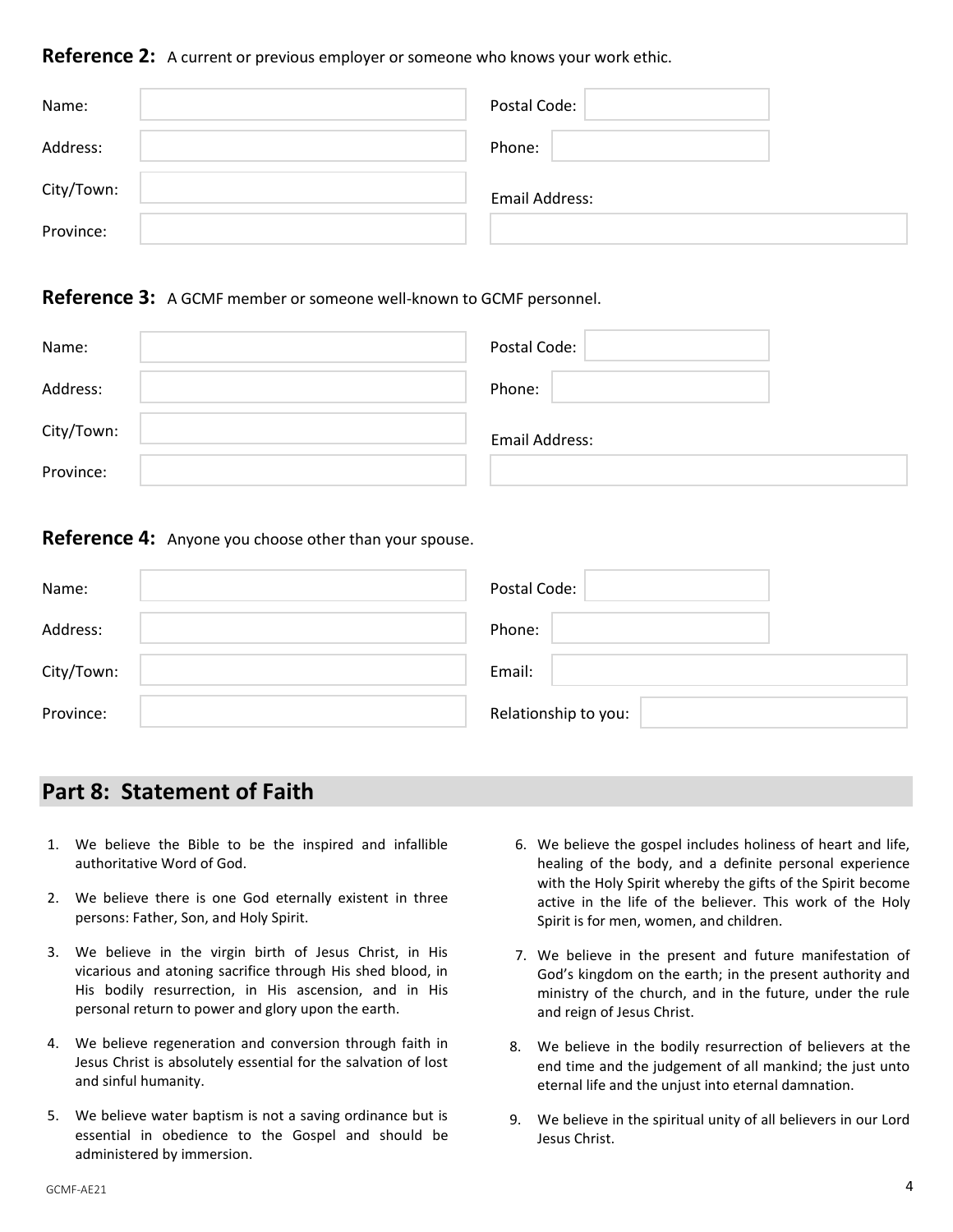- 10. We believe in the full function of the five-fold ministry which was given to perfect and equip the saints so they can enter into the work of their ministry, thereby edifying the whole body of Christ. (Eph. 4:11-13)
- 11. We believe both men and women may be called to function in church ministry without restriction due to gender. (Rom 16:1-15, Gal 3:26-28, Acts 2:17-18)
- 12. We believe in the sanctity of life.
- 13. We believe marriage is a holy sacrament ordained by God as a union of one man and one woman in covenant relationship. (Gen 1:27-28, 2:23-24, Mt. 19:4-6)
- 14. We believe there are other God-called fellowships, organizations and associations of which Global Christian Ministry Forum Canada is one of many.

*Global Christian Ministry Forum Canada maintains the right to deny, revoke, repossess or withhold ministerial credentials.*

### **Part 9: Agreement**

 $\overline{\phantom{a}}$ 

*I will support the work of GCMF with a contribution of 2% of my total income and look to God to honour this commitment of faithfulness. I shall also do my best to spread the Gospel of the Kingdom of God and the principles and policies of Global Christian Ministry Forum Canada.*

*I believe the above statement of faith and agree to uphold the high standards of the ministry of Jesus Christ, and of Global Christian Ministry Forum Canada.*

| Signature: | Date: | <b>COLL</b> | M |  |  |
|------------|-------|-------------|---|--|--|
|            |       |             |   |  |  |

In addition to the 2% tithe mentioned above, there will be an annual renewal form to keep your credentials current.

### **Part 10: Payment**

| Application Fee: \$100 Paid by: VISA/MC | Cheque                                                                                                                    | (Please make cheques payable to Gospel Crusade) |
|-----------------------------------------|---------------------------------------------------------------------------------------------------------------------------|-------------------------------------------------|
| VISA/MC Number:                         |                                                                                                                           | <b>Expiration Date:</b>                         |
| Name on Card:                           |                                                                                                                           | (please print)                                  |
| Signature:                              |                                                                                                                           |                                                 |
|                                         | (Please note that your payment will appear on your credit card statement as Christian Retreat, Gospel Crusade of Canada.) |                                                 |

#### Please send the completed documents to the GCMF Canada head office:

The credential committee will make inquiries of your references, examine your reputation, effectiveness in ministry, loyalty and relationship to the local church, and seek the guidance of the Holy Spirit. You will be notified concerning the acceptance or refusal of your application.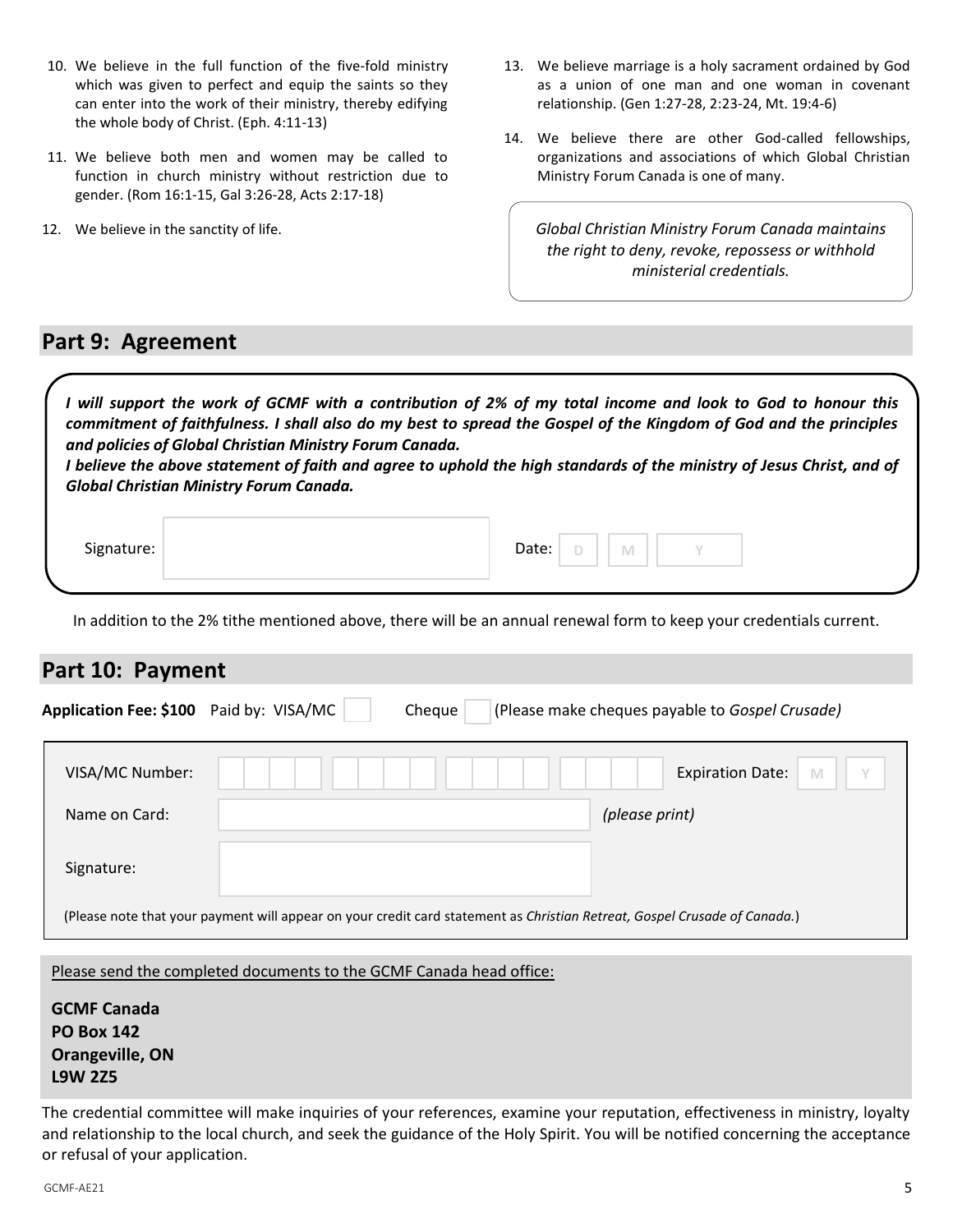# **Credential Application Information**

### **Global Christian Ministry Forum Canada**

This body is incorporated under the laws of the Government of Canada. It is divided into districts within Canada. The President of the organization in Canada is Rev. Ted McLean. GCMF is a connecting body, supporting ministers, churches and ministries to the glory of God. The International Fellowship represents more than 1000 members as well as many churches and retreat centres. The primary purpose of GCMF is to facilitate and enable members to develop their God given vision for ministry and to become successful in the fulfillment of that vision and calling, to the glory of God. GCMF has a presbyterian form of government consisting of a seven-person presbytery composed of the corporate officers. Designated geographic areas are each led by a District Coordinator. The District Coordinators are the Elders of the Fellowship and meet at least twice a year as an advisory council. They are committed to facilitate, assist, counsel, support and help augment the ministry of every member of GCMF.

### **Purpose**

To provide legal and spiritual recognition of the calling and ministry God has already placed upon an individual and to assist in the fulfillment of that ministry.

### **Benefits**

- Enables the performance of legal ceremonies, weddings (*Ordained Minister only*), and funerals.
- Provides access to prisons, hospitals, nursing homes, psychiatric centres and other institutions of this type.
- Provides organizational and ministry networking.
- Provides mediation to help resolve serious problems in the local church (by the District Coordinators or Presbytery officers).
- Provides material and qualified personnel to help in ministry development, as needed.
- Provides district meetings, conferences and seminars.
- Offers pastoral retreat opportunities at the Retreat Centres.
- Supplies field representatives and elders to assist you.
- Introduces the work of missionaries, pastors and teachers.
- Provides information of interest to those in ministry.
- Provides additional training seminars and educational opportunities.
- Provides a basis of fellowship with like-minded ministers and ministries.
- Sponsors annual and periodic convocation gatherings of the Fellowship.
- Establishes a connected group of affiliated churches for common benefits.



### **Requirements**

- Be born again, baptized in water and baptized in the Holy Spirit.
- Comply with the scriptural requirements of 1 Timothy 3.
- Be actively engaged in a specific and fruitful ministry.
- Be currently involved in or immediately entering into a definable ministry of greater responsibility than that which is expected of all members of the Body of Christ, and provide a written description of that ministry.
- Be examined and approved by a District coordinator of the Fellowship.

## **GCMF Issues Three Types of Ministerial Credentials:**

- 
- 1. Christian Worker 2. Licensed Minister 3. Ordained Minister
	-

The type issued will depend on:

- a) The candidate's ministry qualifications as outlined below.
- b) Recommendations from references provided on the application form.
- c) Any additional recommendations and/or information GCMF may seek.
- d) Personal and/or telephone interviews by a GCMF representative.